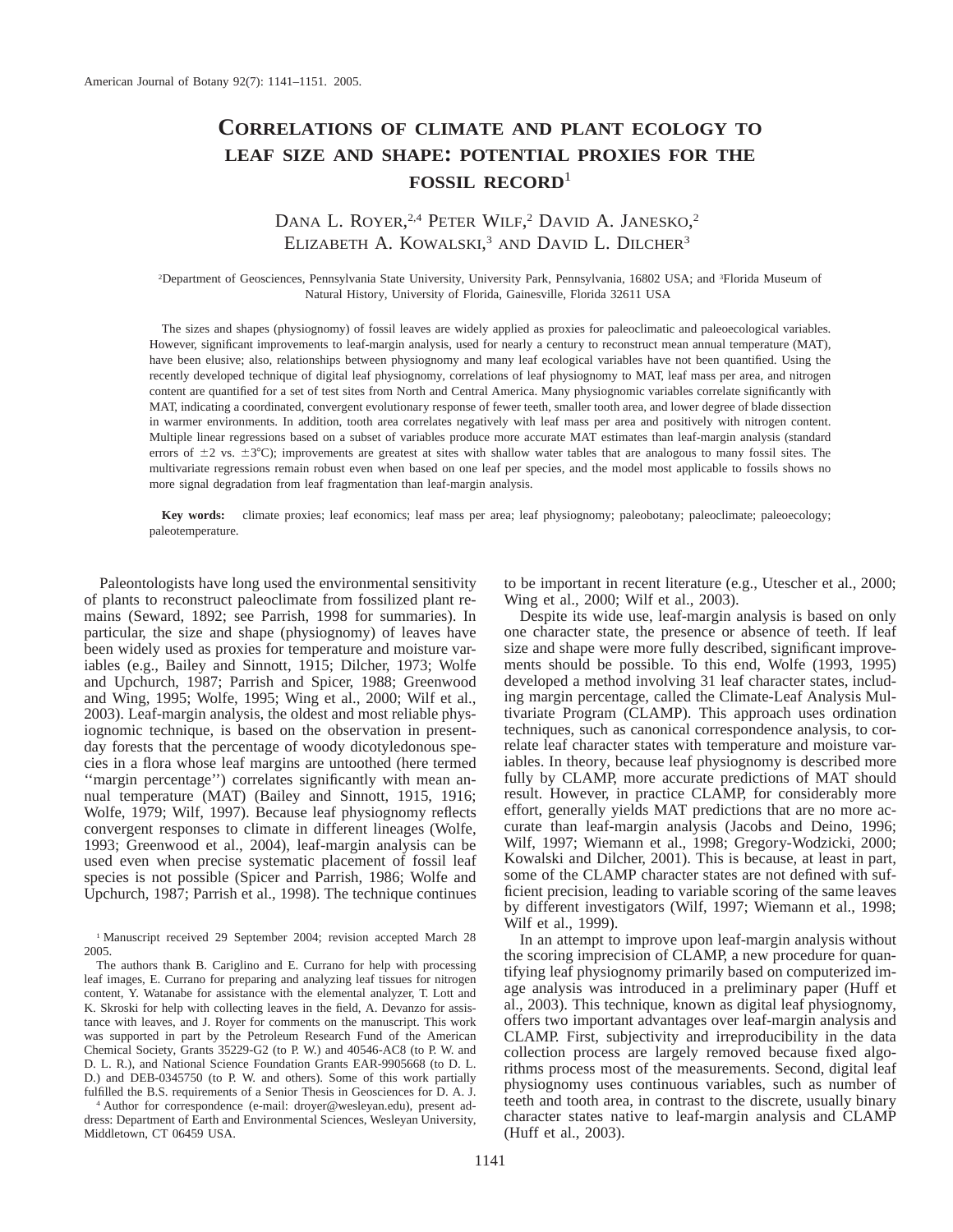| TABLE 1. Definitions of physiognomic and climatic variables used in study. |  |  |  |  |  |  |  |  |  |  |
|----------------------------------------------------------------------------|--|--|--|--|--|--|--|--|--|--|
|----------------------------------------------------------------------------|--|--|--|--|--|--|--|--|--|--|

| Variables                                              | Definition (units)                                                                                                            |
|--------------------------------------------------------|-------------------------------------------------------------------------------------------------------------------------------|
| Physiognomic variable, abbreviation                    |                                                                                                                               |
| Margin percentage, Margin                              | Percentage of untoothed species in a flora                                                                                    |
| Blade area, BladeArea                                  | Area of leaf blade $(cm2)$                                                                                                    |
| Perimeter, Peri                                        | Blade perimeter (cm)                                                                                                          |
| Internal Perimeter, IntPeri                            | Perimeter after teeth are removed (cm)                                                                                        |
| Perimeter ratio, PeriRatio                             | Perimeter/internal perimeter (dimensionless)                                                                                  |
| Compactness, Comp                                      | Perimeter <sup>2</sup> /blade area (dimensionless)                                                                            |
| Shape factor, ShapFact                                 | $4\pi \times$ blade area/perimeter <sup>2</sup> (dimensionless)                                                               |
| Major axis length, MajLen                              | Longest measurable line across leaf blade (cm)                                                                                |
| Minor axis length, MinLen                              | Longest measurable line perpendicular to the major axis (cm)                                                                  |
| Feret diameter, FerDiam                                | Diameter of circle with same area as leaf (cm)                                                                                |
| Feret diameter ratio, FerDiamRatio                     | Feret diameter/major axis length (dimensionless)                                                                              |
| Tooth area, TA                                         | Area of teeth $(cm2)$                                                                                                         |
| Tooth area : blade area, TABA                          | (dimensionless)                                                                                                               |
| Tooth area : perimeter, TA : Peri                      | (cm)                                                                                                                          |
| Tooth area : internal perimeter, TA : IntPeri          | (cm)                                                                                                                          |
| Number of primary teeth, $1^\circ$ teeth               | (count)                                                                                                                       |
| Number of secondary teeth, 2° teeth                    | (count)                                                                                                                       |
| Number of teeth. #Teeth                                | Number of primary and secondary teeth                                                                                         |
| Average tooth area, AvgTA                              | Tooth area/number of primary teeth (cm <sup>2</sup> )                                                                         |
| Number of teeth : perimeter, #Teeth : Peri             | $(cm^{-1})$                                                                                                                   |
| Number of teeth : internal perimeter, #Teeth : IntPeri | $(cm^{-1})$                                                                                                                   |
| Climate variable, abbreviation                         |                                                                                                                               |
| Mean annual temperature, MAT                           | Average monthly temperature, Jan-Dec $({}^{\circ}C)$                                                                          |
| Coldest month mean temperature, CMMT                   | Average daily temperature of the coldest month $(^{\circ}C)$                                                                  |
| Warmest month mean temperature, WMMT                   | Average daily temperature of the warmest month $(^{\circ}C)$                                                                  |
| Growing season length, GSL                             | Maximum number of consecutive frost-free days in a year (d)                                                                   |
| Growing degree days, GDD                               | Mean daily temperature $-10^{\circ}$ C, summed over all days for a year when<br>mean daily temperature exceeds 10°C base (°C) |
| Growing season degree days, GSDD                       | Growing degree days during the growing season $(°C)$                                                                          |
| Mean annual precipitation, MAP                         | Sum of precipitation, Jan-Dec (cm)                                                                                            |
| Growing season precipitation, GSP                      | Sum of precipitation during the growing season (cm)                                                                           |

Huff et al. (2003) investigated two temperate floras and one humid tropical flora. Significant differences were apparent between the tropical and temperate sites for several character states, including the ratio of tooth area to blade area, shape factor (a modified area to perimeter ratio; see Table 1 for definition), and tooth count (which does not require computerized measurement), suggesting that the paleoclimatic potential of their new approach should be tested further. Because only three sites were investigated, Huff et al. did not quantify correlations among sites between physiognomy and climate.

In addition to paleoclimatic applications, fossil leaf morphology is also used as a paleoecological proxy. For example, based on analogies with living plants (Givnish, 1979; Richards, 1996; Wright and Westoby, 2002), thick fossil leaves, in combination with other characters, are associated with long leaf lifespan (e.g., Wilf et al., 2001). Also, a high frequency of drip tips in fossil floras has been used as evidence for tropical rainforest vegetation (e.g., Spicer, 1989; Johnson and Ellis, 2002). However, these ecological proxies are difficult to quantify accurately in fossils.

In living floras, there is growing recognition that leaf ecological traits such as lifespan, mass per area, and nitrogen content correlate with one another worldwide (Field and Mooney, 1986; Reich, 1992; Reich et al., 1992, 1997, 1999; Wright et al., 2004); like the leaf-climate correlations, these do not appear to be strongly influenced by phylogeny (Ackerly and Reich, 1999). Leaves with long lifespans tend to have a high mass per area, low nitrogen and phosphorus content, and low photosynthetic and dark respiration rate (e.g., Wright et al.,

2004). Insect herbivory also appears to be related to this trait array: feeding is more intense on leaves with short lifespans and high nitrogen contents, which are generally associated with low concentrations of qualitative defensive compounds and low leaf toughness (Coley, 1983, 1988; Coley et al., 1985; Lowman, 1992; Basset, 1994). The convergent relationships among these leaf ecological variables form what has been termed a ''leaf economics spectrum'' (Wright et al., 2004), running from ''quick'' to ''slow'' returns on nutrient investments.

An improved understanding of leaf economics in the geologic past would add an important dimension for interpreting ancient terrestrial ecosystems by comparison to modern analogs (Falcon-Lang, 2000; Wilf et al., 2001). However, proxies are lacking for leaf economic variables that cannot be directly measured in fossils, such as mass per area and nitrogen content. Leaf physiognomy represents a potential proxy for leaf economics because many of the selective filters that determine leaf economic traits, namely the optimization of carbon, water, and mineral nutrient fluxes (e.g., Wright et al., 2004), also influence leaf physiognomy (Webb, 1968; Vogel, 1970; Lewis, 1972; Parkhurst and Loucks, 1972; Givnish, 1979; Richards, 1996).

Here, we test the potential of digital leaf physiognomy as a proxy for climate and leaf economics at a statistically significant number of localities by expanding the Huff et al. (2003) pilot study from three to 17 sites. The primary objectives are to (1) develop regression models for predicting MAT using variables derived from digital leaf physiognomy, (2) investi-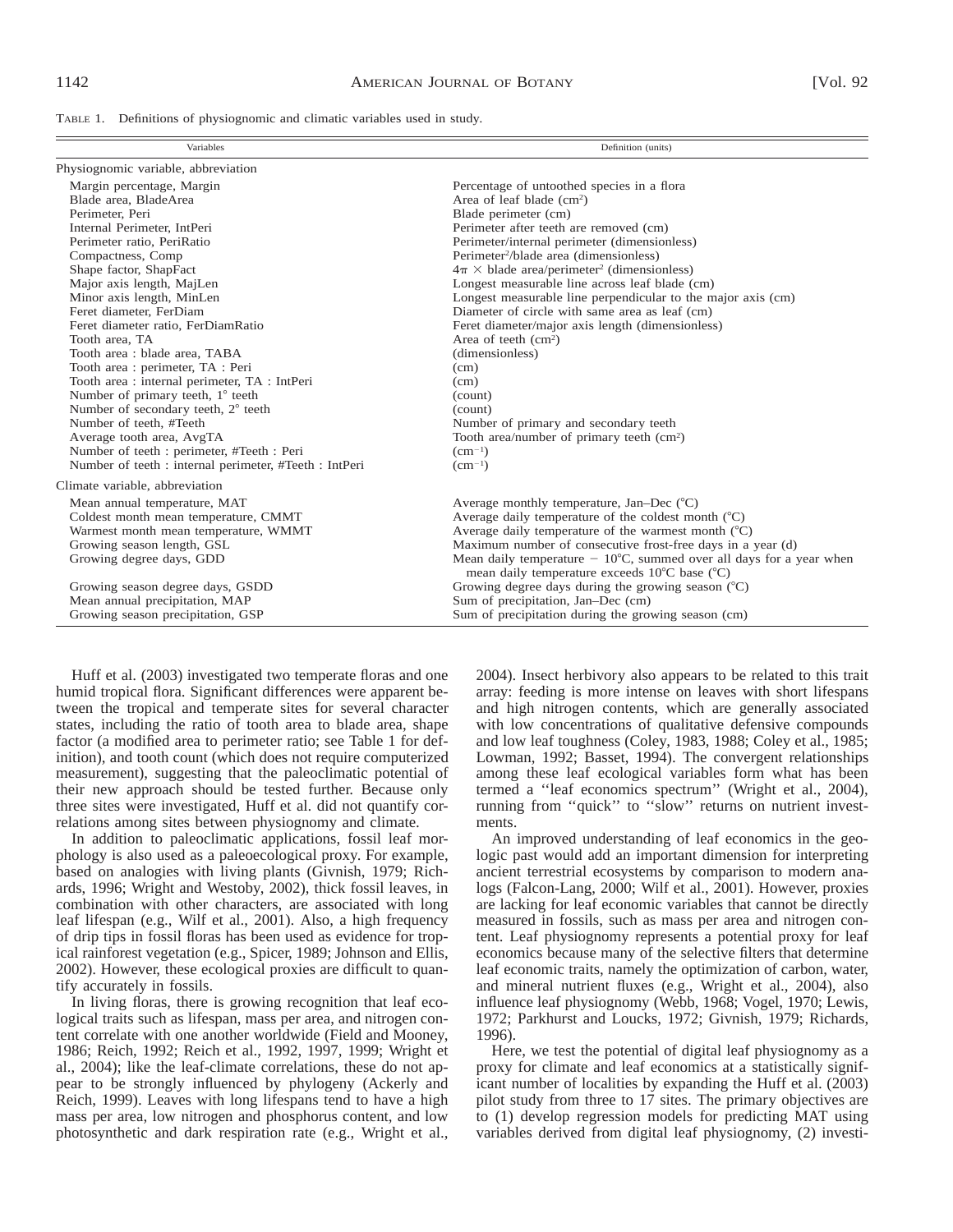

Fig. 1. Locations of floral sites used in study. One site, Barro Colorado Island ( $9^{\circ}10'$  N,  $79^{\circ}51'$  W), is not shown. See Table 2 for further details of sites, including definitions of site abbreviations.

gate preliminary correlations between leaf physiognomy and leaf economics, and (3) assess the potential of these correlations as paleoclimatic and paleoecological proxies to be used on fossil floras. This assessment includes testing how many leaves per species and species per site are required to achieve reliable predictions, as well as evaluating the physiognomic variables that show the most potential for application to fragmentary fossil leaves. Finally, because both the climatic and ecological proxies are based on correlations with leaf physiognomy, we test their statistical independence.

#### MATERIALS AND METHODS

Seventeen living floras were sampled, resulting in 572 species-site pairs and 1423 photographed leaves (Fig. 1; Table 2). The sampled floras were derived from two sources, the first being 14 sites from eastern North America (Fig. 1). The MAT of these sites ranges from  $5.6-25.8^{\circ}$ C (Table 2). Between 15 and 31 native species of dicotyledonous trees and shrubs were sampled from each site by E. A. K. and D. L. D. between September and December of 1998, 2000, and 2001. Fifteen to 50 representative leaves per species were collected, pressed, and dried; the vouchers are housed at the Florida Museum of Natural History (see Kowalski and Dilcher, 2003 for details). A subsample of 3–6 leaves (or leaflets, in the case of compound leaves) from each species per site with completely or nearly completely intact margins was photographed digitally at  $2048 \times 1536$  pixels resolution (Nikon Coolpix 995 camera, Nikon, Melville, New York, USA).

The second group of sampled floras was derived from the three sites presented in Huff et al. (2003) (italicized in Table 2), for which one digital image per species was available. Repository information is given in Huff et al. (2003). Two of the sites, Allegheny National Forest and York County, Pennsylvania, were derived from field transects as detailed in Wilf (1997) (see Fig.

1). Leaves from the third site, on Barro Colorado Island, Republic of Panama, were collected from a one hectare plot by R. Burnham (University of Michigan) and S. Wing (National Museum of Natural History, Smithsonian Institution), as described in Wilf (1997).

The digitized leaves were manipulated using Adobe Photoshop 8.0 (Adobe Systems, San Jose, California, USA) as described in Huff et al. (2003) and outlined here briefly. First, damaged margins were restored and shadows removed. The petiole was then removed so that it would not interfere with the subsequent measurements. Next, leaf teeth were selected; because no computer algorithm can reliably detect leaf teeth at the required resolution, teeth were selected manually before being measured by a computer. Tooth selection follows the protocols of Huff et al. (2003), except in a few cases when the protocols were found to be imprecise. New rules were developed to increase the reproducibility of tooth selection and are summarized in Appendix S1 (see Supplemental Data accompanying the online version of this article). Due to the minor revisions in tooth selection methods, all of the images from the Huff et al. (2003) study were reanalyzed. All leaf images studied here are available at servers linked from P. W.'s web site (www.geosc.psu.edu/ $\sim$ pwilf) or can be requested from D. L. R. or P. W. Authorities for binomial nomenclature are given by Croat (1978) for Barro Colorado Island and by USDA (2004) for all other sites.

For each photographed leaf, separate images were prepared of the petiole, leaf blade, leaf teeth, and leaf blade minus the leaf teeth. Image sizes were calibrated using the photographed scale. Image detection algorithms native to Sigma Scan Pro 5.0 (SPSS Science, Chicago, Illinois, USA) were then used to calculate the following variables: blade area, perimeter, internal perimeter, feret diameter, compactness, shape factor, major axis length, minor axis length, and tooth area (see Table 1 for definitions). These are the same variables measured by Huff et al. (2003) except for internal perimeter, which is new here. The number of teeth was determined visually. All other physiognomic variables (Table 1) were derived from these primary data.

Species means for each physiognomic variable were calculated based on the 1–6 images captured per species. Site means were then derived from the species means. For variables involving teeth, untoothed species were removed to retain normal distributions of data (Huff et al., 2003). Site medians, minima, maxima, means with the 5% tails removed  $(\pm 2 SD)$ , and natural logs of means were also computed.

The resulting physiognomic data were correlated with climate variables (Table 2) using single and multiple linear regression (SPSS 12.0; SPSS Science) and canonical correspondence analysis (Canoco 4.5; Microcomputer Power, Ithaca, New York, USA; see Ter Braak, 1987). Two criteria were used to select multivariate models: all predictor variables were required to be significant at the  $\alpha = 0.05$  level and not to show a high degree of collinearity with the other predictor variables (variance inflation factor  $<$ 10; Sokal and Rohlf, 1995). Correlations with rainfall variables were not pursued because of their limited range at the test sites (Table 2).

Computer code was developed in Mathematica 5.0 (Wolfram Media, Champaign, Illinois, USA) to subsample the physiognomic data randomly many times ( $N = 10000$  adopted here) at a designated number of leaves per species or of species per site. This program was used to test the sensitivity of MAT predictions to sample size.

All leaf economic data were derived from the eastern North American transect discussed earlier (14 sites; 338 species-site pairs; 1185 leaves). Leaf mass per area was calculated from the dry mass and area of the leaf blade, including the petiole (Cornelissen et al., 2003). Nitrogen content was determined for one leaf per species per site. Approximately 3.5 mg of dry leaf tissue were cored from the leaf center and measured for % nitrogen on a Carlo Erba 1108 elemental analyzer (Thermo Electron, Milan, Italy). The nitrogen content analyses should be considered preliminary because they are based on leaves collected near the end of their growing seasons (September–December), when foliar nutrient concentrations typically decline (Chapin and Kedrowski, 1983; Reich et al., 1992).

#### RESULTS

*Physiognomic correlations with climate*—Strong univariate correlations are evident between the site means of many phys-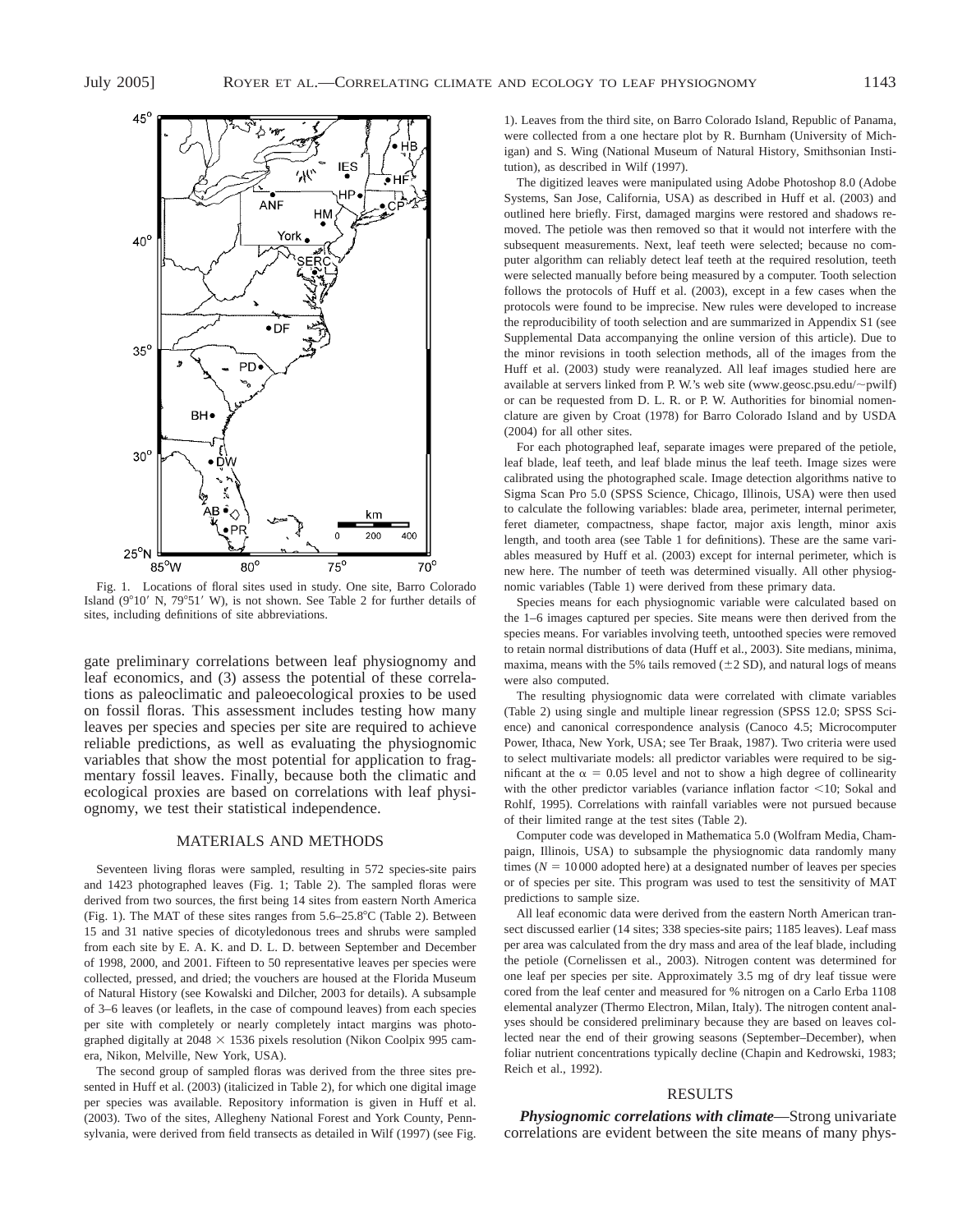TABLE 2. Details of field sites. Italicized sites were studied in Huff et al. (2003). Most climate data are from the National Climatic Data Center (downloaded from website cdo.ncdc.noaa.gov/CDO/cdo, March 2004) and are based on hourly or daily summaries from at least 16 yrs (mean 5 50 yrs); numbers in parentheses refer to National Weather Service Cooperative Station Network IDs. For those sites with independently operated climate stations, website from which data were downloaded is provided. All climate stations are located within 20 km of the sites (mean 5 7.5 km). Climate data vary slightly at some sites compared to Wilf (1997) and Kowalski and Dilcher (2003). Number of species also varies at some sites compared to Kowalski and Dilcher (2003) because only native species with completely or nearly completely intact margins were selected here (see text). Abbreviations of climate variables are defined in Table 1.

| Floral site, state<br>or country<br>(site abbreviation)                     | Species<br>used | <b>MAT</b><br>$(^{\circ}C)$ | <b>CMMT</b><br>$(^{\circ}C)$ | <b>WMMT</b><br>$(^{\circ}C)$ | <b>GSL</b><br>(d) | GDD<br>$(^{\circ}C)$ | <b>GSDD</b><br>$(^{\circ}C)$ | <b>MAP</b><br>(cm) | <b>GSP</b><br>(cm) | Climate station                                              |
|-----------------------------------------------------------------------------|-----------------|-----------------------------|------------------------------|------------------------------|-------------------|----------------------|------------------------------|--------------------|--------------------|--------------------------------------------------------------|
| Hubbard Brook Experimental<br>Forest, New Hampshire<br>(HB)                 | 15              | 5.6                         | $-9.1$                       | 18.9                         | 150               | 937                  | 889                          | 131                | 56                 | <b>Hubbard Brook</b><br>(hubbardbrook.org)                   |
| Allegheny National Forest,<br>Pennsylvania (ANF)                            | 47              | 7.0                         | $-6.9$                       | 19.0                         | 119               | 1056                 | 873                          | 114                | 44                 | <b>Bradford Central Fire</b><br>Station (360867)             |
| Harvard Forest, Massachu-<br>setts (HF)                                     | 27              | 7.2                         | $-7.4$                       | 20.2                         | 144               | 1130                 | 1045                         | 107                | 45                 | Harvard Forest<br><i>(harvardforest)</i><br>fas.harvard edu) |
| E. N. Huyck Preserve and<br>Biological Research Sta-<br>tion, New York (HP) | 24              | 7.6                         | $-7.2$                       | 20.6                         | 131               | 1212                 | 1044                         | 88                 | 39                 | West Berne (309100)                                          |
| Institute for Ecosystem Stud-<br>ies, New York (IES)                        | 31              | 9.5                         | $-4.2$                       | 22.0                         | 146               | 1458                 | 1309                         | 109                | 48                 | <b>IES</b><br>(www.ecostudies.org)                           |
| Cockaponset State Forest,<br>Connecticut (CP)                               | 26              | 10.2                        | $-2.7$                       | 22.3                         | 188               | 1478                 | 1435                         | 121                | 58                 | Groton (063207)                                              |
| Hawk Mountain Sanctuary,<br>Pennsylvania (HM)                               | 24              | 10.8                        | $-3.1$                       | 23.5                         | 177               | 1717                 | 1632                         | 116                | 64                 | Hamburg (363632)                                             |
| York County, Pennsylvania<br>(York)                                         | 56              | 11.9                        | $-1.7$                       | 24.2                         | 167               | 1933                 | 1740                         | 103                | 52                 | York 3 SSW Pumping<br>Station (369933)                       |
| Smithsonian Environmental<br>Research Center, Mary-<br>land (SERC)          | 25              | 12.8                        | 0.1                          | 25.0                         | 214               | 2037                 | 1976                         | 113                | 65                 | SERC (www.serc.si.edu)                                       |
| Duke Forest, North Carolina<br>(DF)                                         | 27              | 15.2                        | 3.5                          | 26.0                         | 205               | 2543                 | 2337                         | 111                | 66                 | Durham (312515)                                              |
| Little Pee Dee State Park,<br>South Carolina (PD)                           | 27              | 16.9                        | 5.6                          | 27.1                         | 223               | 2930                 | 2669                         | 115                | 77                 | Dillon (382386)                                              |
| Big Hammock Natural Area<br>and Wildlife Management<br>Area, Georgia (BH)   | 26              | 19.5                        | 9.4                          | 28.0                         | 270               | 3622                 | 3355                         | 119                | 92                 | Glennville (093754)                                          |
| Dilcher's Woods lowland,<br>Florida (DWI)                                   | 24              | 20.6                        | 11.7                         | 27.5                         | 286               | 3942                 | 3627                         | 126                | 103                | Gainesville Regional<br>Airport (083326)                     |
| Dilcher's Woods upland,<br>Florida (DWu)                                    | 22              | 20.6                        | 11.7                         | 27.5                         | 286               | 3942                 | 3627                         | 126                | 103                | Gainesville Regional<br>Airport (083326)                     |
| Archbold Biological Station,<br>Florida (AB)                                | 18              | 22.3                        | 15.2                         | 27.5                         | 300               | 4538                 | 4082                         | 132                | 120                | Archbold Biological<br>Station (080236)                      |
| Florida Panther National<br>Wildlife Refuge, Florida<br>(PR)                | 18              | 24.3                        | 18.6                         | 28.5                         | 363               | 5239                 | 5239                         | 150                | 150                | Pompano Beach<br>(087254)                                    |
| Barro Colorado Island, Re-<br>public of Panama (BCI)                        | 135             | 25.8                        | 24.7                         | 26.9                         | 365               | 5810                 | 5810                         | 264                | 264                | Barro Colorado Island<br>(www.stri.org)                      |

iognomic character states and MAT (Fig. 2; see also Appendix; for raw data and correlation matrix of climatic and physiognomic variables, see Appendices S2–3 in Supplemental Data with online version of this article). Most notably, significant relationships exist for number of teeth ( $r^2 = 0.79$ ;  $P < 0.001$ ), perimeter ratio ( $r^2 = 0.74$ ;  $P < 0.001$ ), and shape factor ( $r^2$  $= 0.73$ ;  $P < 0.001$ ), as well as the traditional variable, margin percentage  $(r^2 = 0.80; P < 0.001)$  (see Table 1 for definitions of variables). Some of these relationships are significant even within individual species (e.g., Fig. 3). Correlations with growing season length, growing degree days, and growing season degree days are comparable to the correlations with MAT: *r*<sup>2</sup> values for these climate variables vs. physiognomy are within 0.05 units of one another.

Generally, alternatives to site means such as medians, minima, maxima, natural log of means, and means with 5% tails removed do not improve the correlations with MAT (see Appendix). One exception is tooth area, which shows considerable improvements relative to the site means for medians, means with 5% tails removed, and natural log of means (see Appendix). This is due to the non-Gaussian distribution of tooth area, which is partially corrected by the transformations.

One potential shortcoming of digital leaf physiognomy is that some variables, such as number of teeth and tooth area, require leaves with wholly intact margins. The fossil leaf record, however, is dominated by incomplete specimens (see discussion in Huff et al., 2003). Importantly, many of the variables that can be measured on portions of leaf margins, and therefore do not require a complete outline, also correlate well with MAT, such as the ratio of the number of teeth to internal perimeter, the ratio of tooth area to internal perimeter, and perimeter ratio (Fig. 2; see also Appendix). In general, the correlations with MAT for these derived variables are not appreciably different from their primary counterparts (e.g., the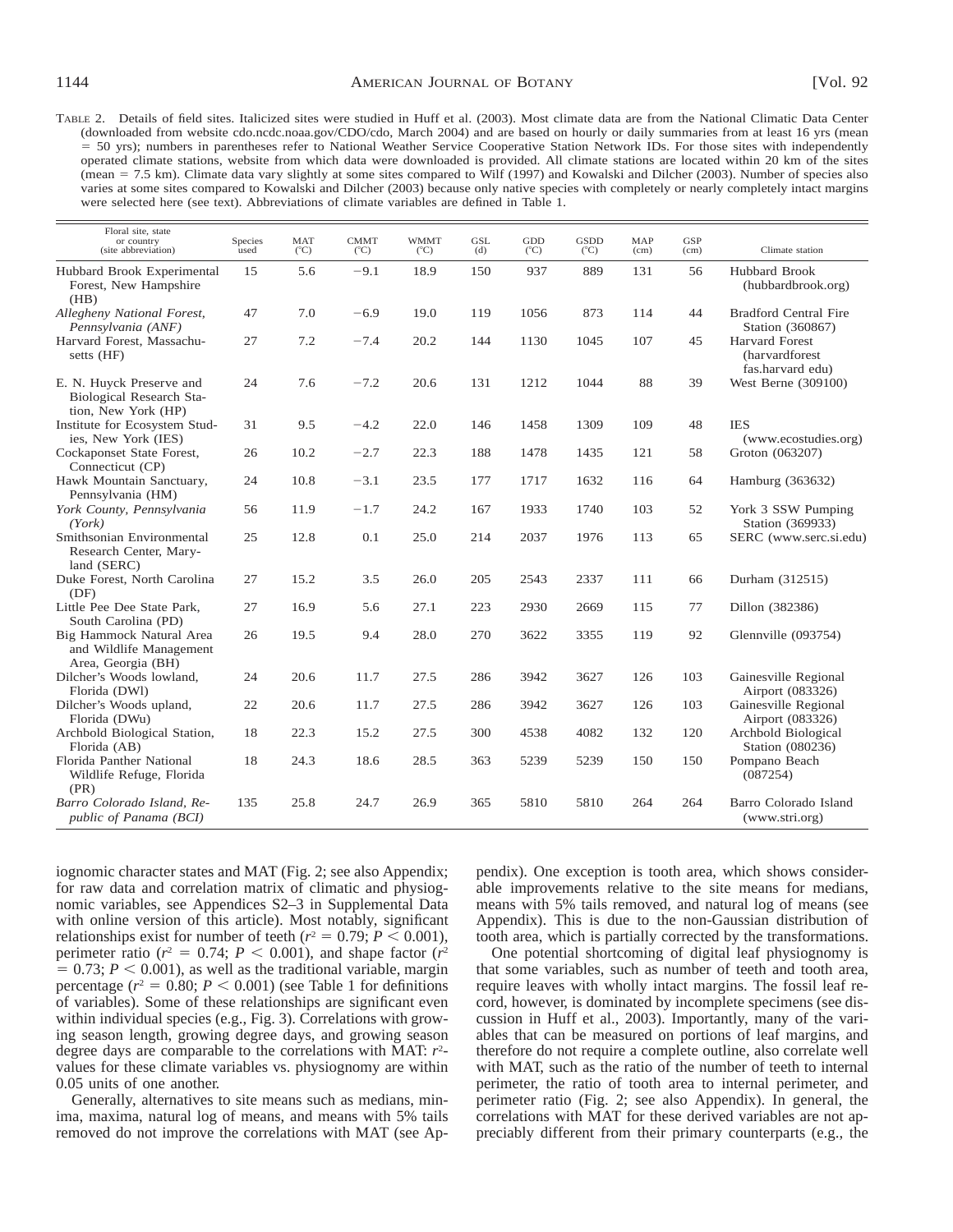

Fig. 2. Relationships between site means of physiognomic variables and mean annual temperature at the 17 test sites. Open symbols correspond to wet sites with shallow water tables (Kowalski and Dilcher, 2003). Standard errors of the means for each site are plotted. Linear regression fits and associated  $r^2$  and *P* values are given in each panel (see also Appendix). In panel (A), the relationship between margin percentage and mean annual temperature from Wolfe (1979) for east Asia, as quantified by Wing and Greenwood (1993), is also given (dashed line). Standard errors of margin percentage character are calculated after Eq. 1 in Wilf (1997). Physiognomic variables are defined in Table 1.

ratio of tooth area to internal perimeter vs. tooth area; see Appendix).

Multiple linear regressions result in more significant models for MAT prediction relative to the univariate regressions (Table 3, Fig. 4). Two classes of multivariate models were investigated, based either on the inclusion of all physiognomic variables or on the inclusion of only those variables that are potentially applicable to leaf fragments. The standard error of the most significant multiple linear regression based on all available variables is  $\pm 1.8^{\circ}$ C ("overall";  $r^2 = 0.95$ ;  $P = 10^{-7}$ ), and the standard error of the most significant model based on variables that can be applied to fragments is  $\pm 2.0^{\circ}$ C ("fossil";  $r^2 = 0.93$ ;  $P = 10^{-7}$ ; Table 3, Fig. 4; in the fossil regression, untoothed leaves are represented by the margin percentage character state). In contrast, the most significant univariate regression, based only on margin percentage (i.e., leaf-margin analysis), has a standard error of  $\pm 3.0^{\circ}C$  ( $r^2 = 0.80$ ;  $P =$ 10<sup>-6</sup>; Table 3, Fig. 4). One attractive alternative to multiple linear regression for leaf-climate correlations is canonical correspondence analysis (CCA) (e.g., Wolfe, 1993, 1995). However, the accuracy of MAT predictions using CCA here was considerably poorer in all models relative to the linear regressions, probably because the second axis of environmental variation in the ordination, rainfall, is of minor importance in this data set (Table 2).

To test the two new multivariate models, temperatures were estimated at each site using regressions based on the remaining 16 sites. As with the original regressions, the standard errors for the two multivariate models in this independent test are smaller than for leaf-margin analysis (Table 4). Improvements over previous methods come at two sites with shallow water tables (italicized rows in Table 4; open symbols in Fig. 2; see Kowalski and Dilcher, 2003). Leaf-margin analysis underestimates MAT at these sites (mean error  $= -7.0^{\circ}$ C), whereas errors are minimized in the multiple linear regressions (mean errors =  $-2.4$ °C and  $-4.1$ °C for the overall and fossil regressions, respectively). Although CLAMP is a multivariate technique, it also underestimates MAT greatly at these sites (mean error  $= -8.3^{\circ}\text{C}$  using CCA; Kowalski and Dilcher, 2003).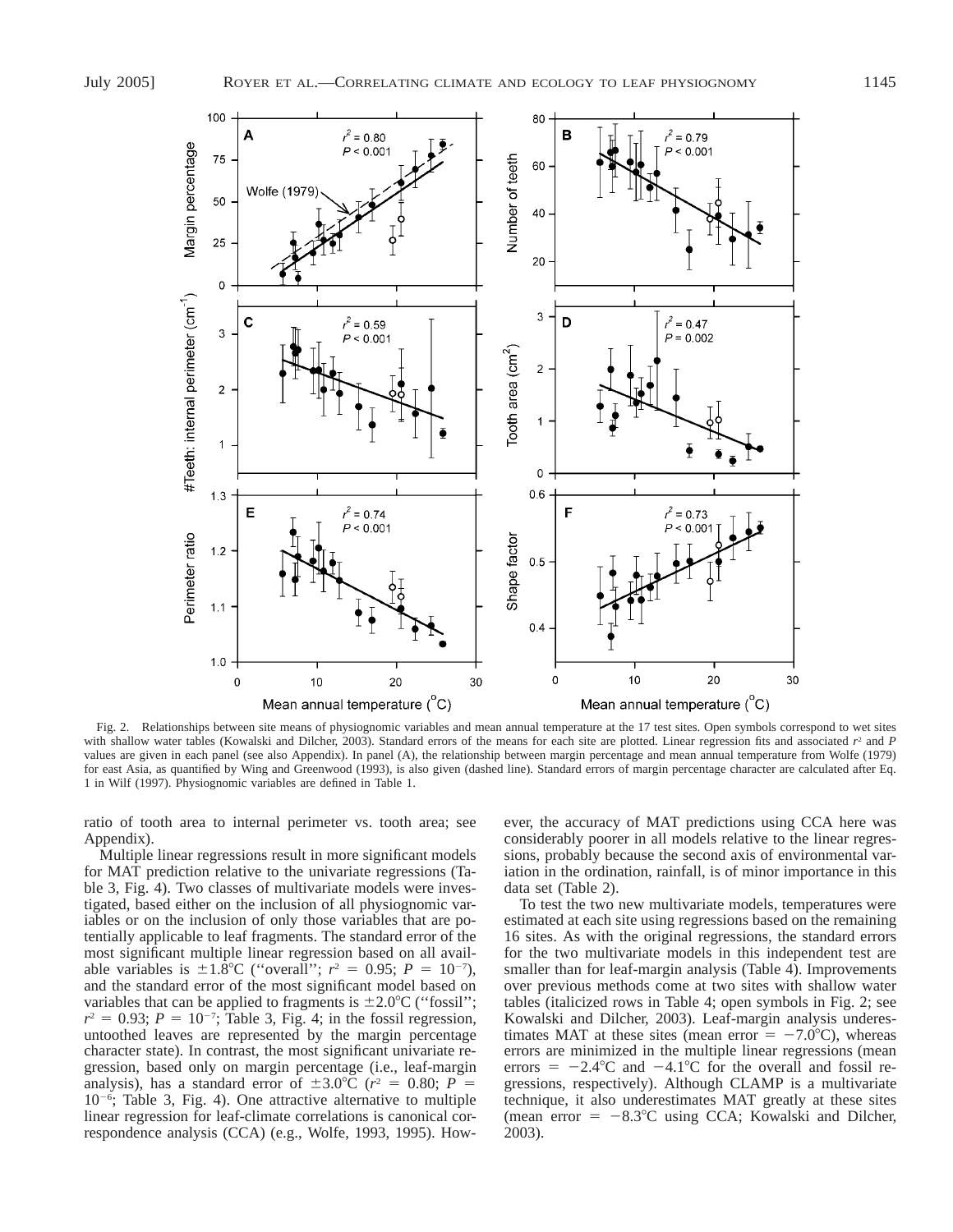

Fig. 3. Correlation between number of teeth and mean annual temperature for individual species appearing at multiple sites. Each data point represents a mean of 1–6 leaves. Least-squares fits are also shown ( $P < 0.05$  for all species except *Prunus serotina*). Species were chosen based on their wide distributions within the 17 test sites.

The leaf-climate models presented here are based on 1–6 leaves per species per site (typically 3–6). Results of computerized resampling indicate that errors in MAT predictions based on one leaf per species are only  $0.1-0.2^{\circ}$ C larger than errors based on the full data set (Fig. 4). For number of species sampled per site, resampling indicates a similar sensitivity for leaf-margin analysis and the fossil multivariate model: the precision of MAT predictions is similar at a given number of species sampled (Fig. 5). The overall multivariate model shows a different pattern: at warm sites it is comparable with the other two models (Fig. 5C), but at cool sites a greater number of species is required to achieve a similar precision in MAT predictions relative to the other models (Fig. 5A, B).

To quantify the sensitivity of MAT predictions to leaf fragmentation in both the fossil model and leaf-margin analysis, the distal quarter (based on midvein length, cut perpendicular to midvein) of one leaf image per species in each of the 17 floras was digitally removed; for perimeter measurements, the cut portion of the perimeter was subtracted. The distal portion was chosen because, in our experience, the base of a fossil leaf usually has more diagnostic characters than the apex; fos-



Fig. 4. Mean root mean squares (rms) of mean annual temperature (MAT) residuals for leaf-climate models based on either one image per species, each species randomly and simultaneously resampled 10 000 times from the full data set, or the full data set (1–6 images per species). Standard errors (SE) of MAT predictions for full data set are also plotted to facilitate visual comparison with root mean squares. Leaf-climate models:  $LMA = leaf-margin$ analysis; Overall  $=$  most significant multiple linear regression based on digital leaf physiognomy character states; Fossil = most significant multiple linear regression based on digital leaf physiognomy character states that are applicable to fragmentary leaves.

sil leaves preserved only as apices are much more likely to be binned as indeterminates and thus not be used in paleoclimate analyses. Temperature was estimated for the 17 test sites from these altered leaves using the regressions in Table 3, and then compared to estimates based on intact leaves. The fragmentation caused a loss of precision of  $1.0^{\circ}$ C and  $0.8^{\circ}$ C (root mean square, rms) for the fossil model and leaf-margin analysis, respectively. Next, we performed a more extreme test, removing the distal half of the same original images. Errors increased for both models, but the loss of precision was more severe for leaf-margin analysis (rms relative to intact leaves  $= 2.2^{\circ}C$ ) than the fossil model (rms  $= 1.7^{\circ}$ C). These tests do not address all taphonomic issues typical for fossil leaves, such as damaged teeth and irregularly preserved margins, but they degrade all leaves in a straightforward and uniform way that expedites processing and comparisons of results.

*Physiognomic correlations with leaf economic variables*— The site means of several physiognomic character states cor-

TABLE 3. Three regression models for predicting mean annual temperature based on the 17 test sites (Table 2). LMA = leaf-margin analysis; Overall = most significant multiple linear regression based on digital leaf physiognomy character states; Fossil = most significant multiple linear regression based on digital leaf physiognomy character states that are applicable to fragmentary leaves. Variables are defined in Table 1.

| Regression<br>model | Variable                             | Coefficient | $r^2$ | $SE(^{\circ}C)$ | F    | P         |
|---------------------|--------------------------------------|-------------|-------|-----------------|------|-----------|
| <b>LMA</b>          | Margin percentage                    | 0.250       | 0.80  | 3.01            | 61.4 | $10^{-6}$ |
|                     | Constant                             | 5.19        |       |                 |      |           |
| Overall             | Shape factor                         | 104.9       | 0.95  | 1.78            | 51.4 | $10^{-7}$ |
|                     | Feret diameter ratio                 | $-82.00$    |       |                 |      |           |
|                     | Tooth area : blade area              | 250.2       |       |                 |      |           |
|                     | Number of teeth : internal perimeter | $-3.59$     |       |                 |      |           |
|                     | Constant                             | 15.50       |       |                 |      |           |
| Fossil              | Margin percentage                    | 0.155       | 0.93  | 1.99            | 54.3 | $10^{-7}$ |
|                     | Perimeter ratio                      | $-84.56$    |       |                 |      |           |
|                     | Tooth area : blade area              | 313.0       |       |                 |      |           |
|                     | Constant                             | 94.95       |       |                 |      |           |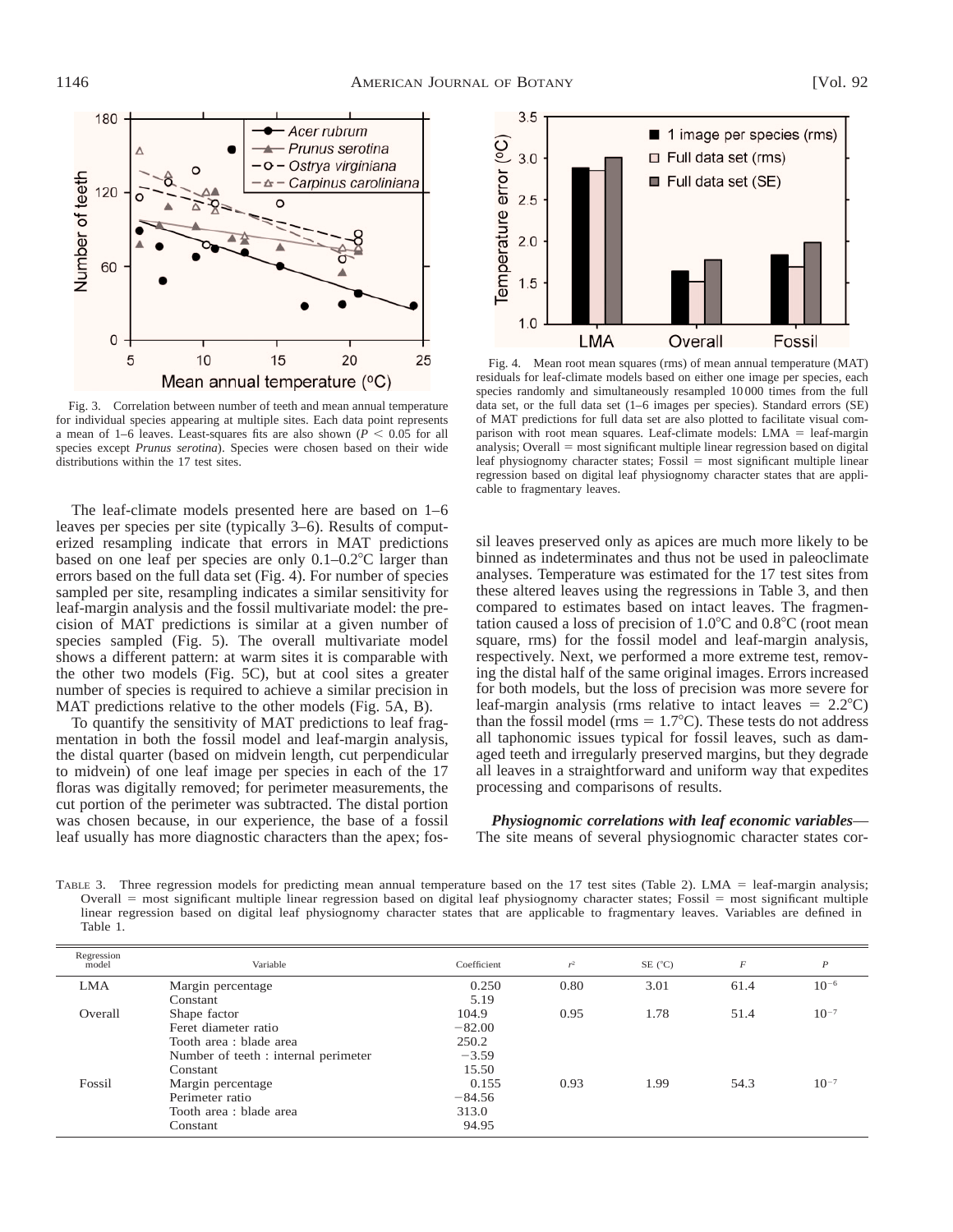TABLE 4. Predictions of mean annual temperature (MAT) for the 17 test sites based on regressions derived from the remaining 16 sites. Italicized rows represent wet sites with shallow water tables that greatly underpredict MAT when using leaf-margin analysis (Kowalski and Dilcher, 2003). *r*<sup>2</sup> values and standard errors (SE, in °C) of the three models, as determined by regressing the 17 MAT predictions against actual MAT, are given at the bottom. Overall  $=$  most significant multiple linear regression based on digital leaf physiognomy character states; Fossil  $=$ most significant multiple linear regression based on digital leaf physiognomy character states that are applicable to fragmentary leaves. Full names of sites are given in Table 2.

|                    | Leaf-margin analysis  |                     | Overall                        |                     | Fossil                |                     |
|--------------------|-----------------------|---------------------|--------------------------------|---------------------|-----------------------|---------------------|
| Site               | Predicted<br>MAT (°C) | Error $(^{\circ}C)$ | Predicted<br>MAT $(^{\circ}C)$ | Error $(^{\circ}C)$ | Predicted<br>MAT (°C) | Error $(^{\circ}C)$ |
| Hubbard Brook      | 7.2                   | 1.5                 | 7.1                            | 1.4                 | 8.0                   | 2.4                 |
| ANF                | 11.9                  | 4.9                 | 10.9                           | 3.9                 | 10.5                  | 3.5                 |
| Harvard Forest     | 9.6                   | 2.4                 | 8.2                            | 1.0                 | 8.6                   | 1.4                 |
| Huyck Preserve     | 5.9                   | $-1.7$              | 4.3                            | $-3.3$              | 4.8                   | $-2.8$              |
| <b>IES</b>         | 10.1                  | 0.6                 | 7.4                            | $-2.1$              | 7.9                   | $-1.5$              |
| Cockaponset        | 14.6                  | 4.4                 | 13.1                           | 2.9                 | 10.0                  | $-0.2$              |
| Hawk Mountain      | 12.0                  | 1.2                 | 9.8                            | $-1.0$              | 10.5                  | $-0.3$              |
| York               | 11.4                  | $-0.5$              | 13.6                           | 1.7                 | 12.7                  | 0.8                 |
| <b>SERC</b>        | 12.7                  | $-0.1$              | 13.0                           | 0.2                 | 12.7                  | $-0.1$              |
| Duke Forest        | 15.4                  | 0.2                 | 16.1                           | 0.9                 | 20.5                  | 5.3                 |
| Pee Dee            | 17.2                  | 0.3                 | 21.0                           | 4.1                 | 17.9                  | 1.0                 |
| <b>Big Hammock</b> | 11.3                  | $-8.2$              | 15.1                           | $-4.3$              | 15.2                  | $-4.3$              |
| DW lowland         | 14.7                  | $-5.9$              | 20.1                           | $-0.5$              | 16.7                  | $-3.9$              |
| DW upland          | 20.5                  | $-0.1$              | 21.8                           | 1.2                 | 21.2                  | 0.6                 |
| Archbold           | 22.6                  | 0.3                 | 21.8                           | $-0.6$              | 21.7                  | $-0.7$              |
| Panther Refuge     | 24.8                  | 0.4                 | 22.8                           | $-1.5$              | 25.3                  | 1.0                 |
| <b>BCI</b>         | 26.5                  | 0.7                 | 23.6                           | $-2.2$              | 23.9                  | $-1.9$              |
| $r^2$              | 0.77                  |                     | 0.87                           |                     |                       | 0.86                |
| <b>SE</b>          | 2.9                   |                     | 2.3                            |                     |                       | 2.4                 |

relate significantly with leaf mass per area and nitrogen content. Specifically, the ratio of tooth area to perimeter gives the most robust correlations (Fig. 6; for raw data, see Supplemental Appendix S2). Most other significant correlations are also related to tooth area, such as the natural log of tooth area  $(r^2)$  $= 0.69, P < 0.001$  for leaf mass per area;  $r^2 = 0.33, P = 0.33$ 0.03 for nitrogen content) and the ratio of tooth area to blade area  $(r^2 = 0.30, P = 0.04;$  and  $r^2 = 0.43, P = 0.01$ ). In contrast to the site means, no significant correlations between physiognomy and leaf economic variables are evident at the species level ( $N = 335$  species-site pairs;  $r^2 \le 0.13$  for all comparisons).

One potential concern is that independent reconstructions of leaf economics and climate may be impaired because both are based on correlations with leaf physiognomy. Using partial correlation to control for the influence of MAT, correlations with the ratio of tooth area to perimeter remain significant for both leaf mass per area ( $r^2 = 0.60$ ,  $P = 0.002$ ) and nitrogen content ( $r^2 = 0.45$ ,  $P = 0.01$ ). Moreover, the ratio of tooth area to perimeter is not a component in either of the two multivariate leaf-climate models presented here (Table 3). Other variables that correlate well with leaf mass per area and nitrogen content, such as average tooth area, also do not correlate significantly with MAT or most of the character states included in the multivariate models (Supplemental Appendix S3). These results suggest that independent reconstructions of leaf economics and climate are possible.

#### DISCUSSION

*Digital leaf physiognomy as a paleoclimate proxy*—This study marks the first application of digital leaf physiognomy at a statistically significant number of sites, and the results are consistent with the preliminary assessment of Huff et al. (2003). Not only are plant species that grow in colder environments more likely to have teeth (Fig. 2A), as long known,

but they are also likely to have more teeth (Fig. 2B), larger tooth areas (Fig. 2D), and more dissected blades (Fig. 2E, F). This information about climatic selection of leaf shape cannot be recovered with other methods, highlighting a major strength of digital leaf physiognomy. Two new multiple linear regressions based on a suite of continuous, reproducible physiognomic character states show significant improvements over leaf-margin analysis for predicting MAT (Table 3, Fig. 4).

A weakness of leaf-margin analysis and CLAMP is their underestimation of MAT in riparian and wet soil environments, which typically host a disproportionate number of species with teeth compared to adjacent forests with the same climate (MacGinitie, 1953; Burnham et al., 2001; Kowalski and Dilcher, 2003). This effect is important because many fossil floras represent similarly wet, disturbed habitats (e.g., Wing and DiMichele et al., 1992). Digital leaf physiognomy appears to be less sensitive to this ''wet soil'' bias because temperature errors at two sites with shallow water tables are reduced on average by over  $3^{\circ}$ C compared to leaf-margin analysis (Table 4; see also Fig. 2), and over  $5^{\circ}$ C compared to CLAMP (Kowalski and Dilcher, 2003). This suggests that digital leaf physiognomy could yield significantly more accurate paleotemperature estimates for fossil floras derived from riparian or wet soil habitats.

The resampling results indicate that one leaf per species is sufficient for precise MAT predictions (Fig. 4). This is good news for paleobotanists: although a higher number of replicates is always desirable, sometimes only one fossil specimen of a species is available, for example with rare species or small museum collections. The overall and fossil regressions show a similar sensitivity to leaf-margin analysis for number of species used (Fig. 5; but see discussion later). Typically, at least 20, and preferably many more woody dicotyledonous species are required for robust MAT predictions with leaf-margin analysis (Wolfe, 1993; Wilf, 1997; Burnham et al., 2001); a similar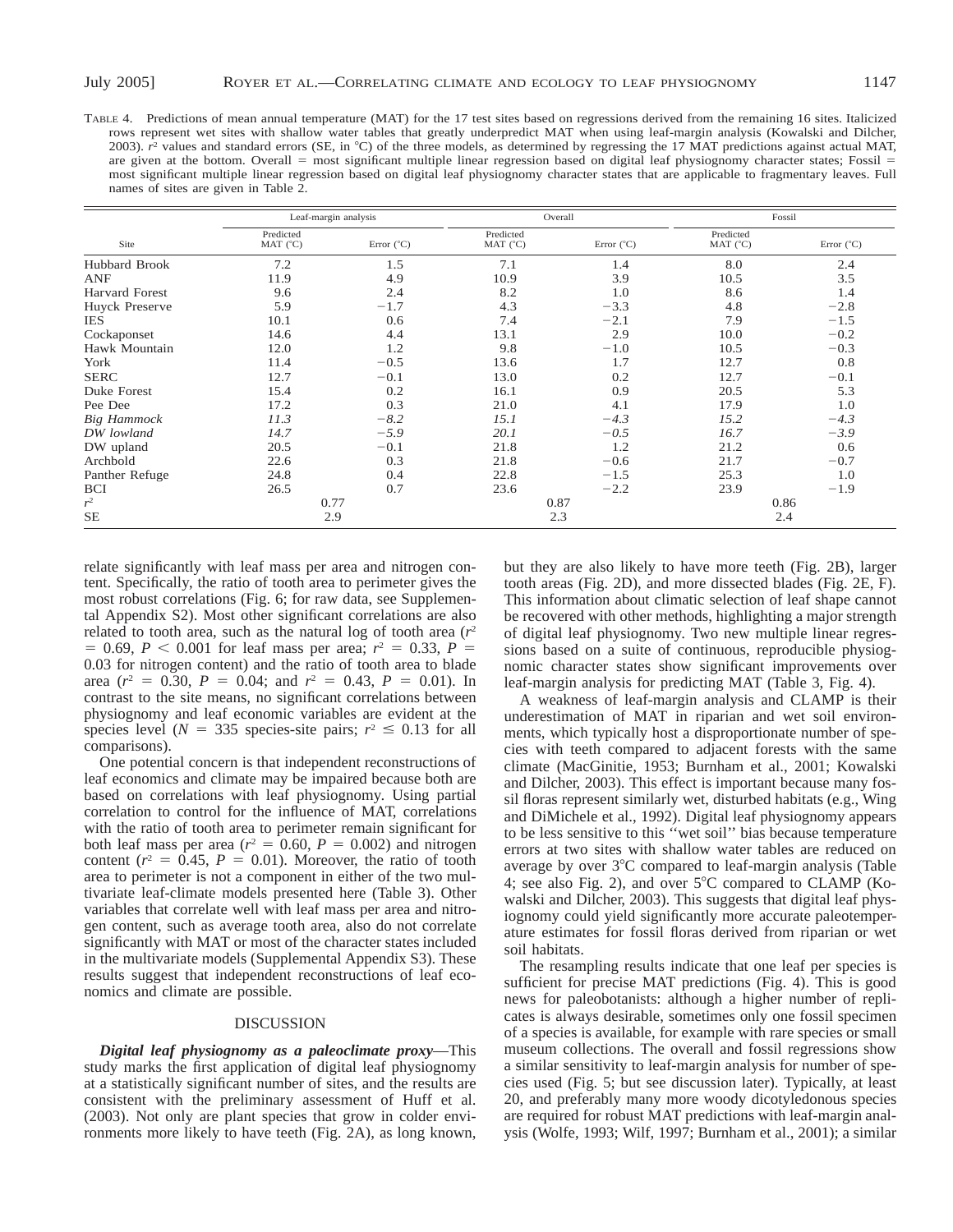

Fig. 5. Sensitivity of mean annual temperature (MAT) predictions to number of species for the three leaf-climate models. Plotted are the standard deviations of MAT predictions based on the number of species on the horizontal axis, randomly resampled 10 000 times. Standard deviations for leaf-margin analysis approximate a binomial distribution (Eq. 6 in Wilf, 1997). Three test sites are shown here, chosen to span a large range in MAT; results from the other sites are similar (not shown). MAT predictions based on  $\leq$ 10 species are not shown. Abbreviations of leaf-climate models are defined in Fig. 4 caption.

minimum is suggested here for digital leaf physiognomy. However, in colder environments more species may be required to achieve comparable precision to leaf-margin analysis, particularly for the overall regression (Fig. 5). This degradation in colder climates is probably due to the greater variability of character states such as tooth area (Fig. 2D) and



Fig. 6. Relationship of the ratio of tooth area to perimeter to (A) leaf mass per area and (B) nitrogen content at 14 of the test sites. Each data point represents a site mean of  $4-25$  toothed species (mean = 15 species). Curved lines denote 95% confidence intervals of linear regressions.

perimeter ratio (Fig. 2E) at cold sites relative to warm sites (see also Appendix).

Fragmented leaves are typical in the fossil record and inevitably lead to less precise climate estimates. Leaf-margin analysis and the fossil model are associated with similar signal losses for leaves that are  $75\%$  intact (0.8 vs. 1.0 $^{\circ}$ C, respectively;  $t_{16} = -0.71$ ;  $P = 0.25$ ), whereas leaf-margin analysis produces greater errors for leaves that are 50% intact (2.2 vs. 1.7°C;  $t_{16} = 1.9$ ;  $P = 0.04$ ). The loss of precision in leafmargin analysis is due to leaves that had teeth only in the distal quarter or half that consequently were scored as being untoothed. Failed tooth preservation in incomplete fossil leaves is probably a common, conventionally overlooked problem that can seriously affect paleotemperature estimates, especially in low-diversity samples with singleton species. Digital leaf physiognomy may help to mitigate this by increasing the number of reproducible character states.

One potential weakness of all MAT proxies based on leaf physiognomy is that the computation of MAT is equally weighted by all days in a year, including those when plant growth is negligible. Given this confounding factor, it is probable that climate variables other than MAT are more closely linked with plant growth, and by extension leaf physiognomy. Growing season length (GSL), growing degree days (GDD), and growing season degree days (GSDD) are three climate variables often invoked as having a close association with plant growth (e.g., Johnson et al., 2000; see Table 1 for definitions). However, these variables also correlate strongly with MAT (Fig. 7; Supplemental Appendix S3; see also Wolfe et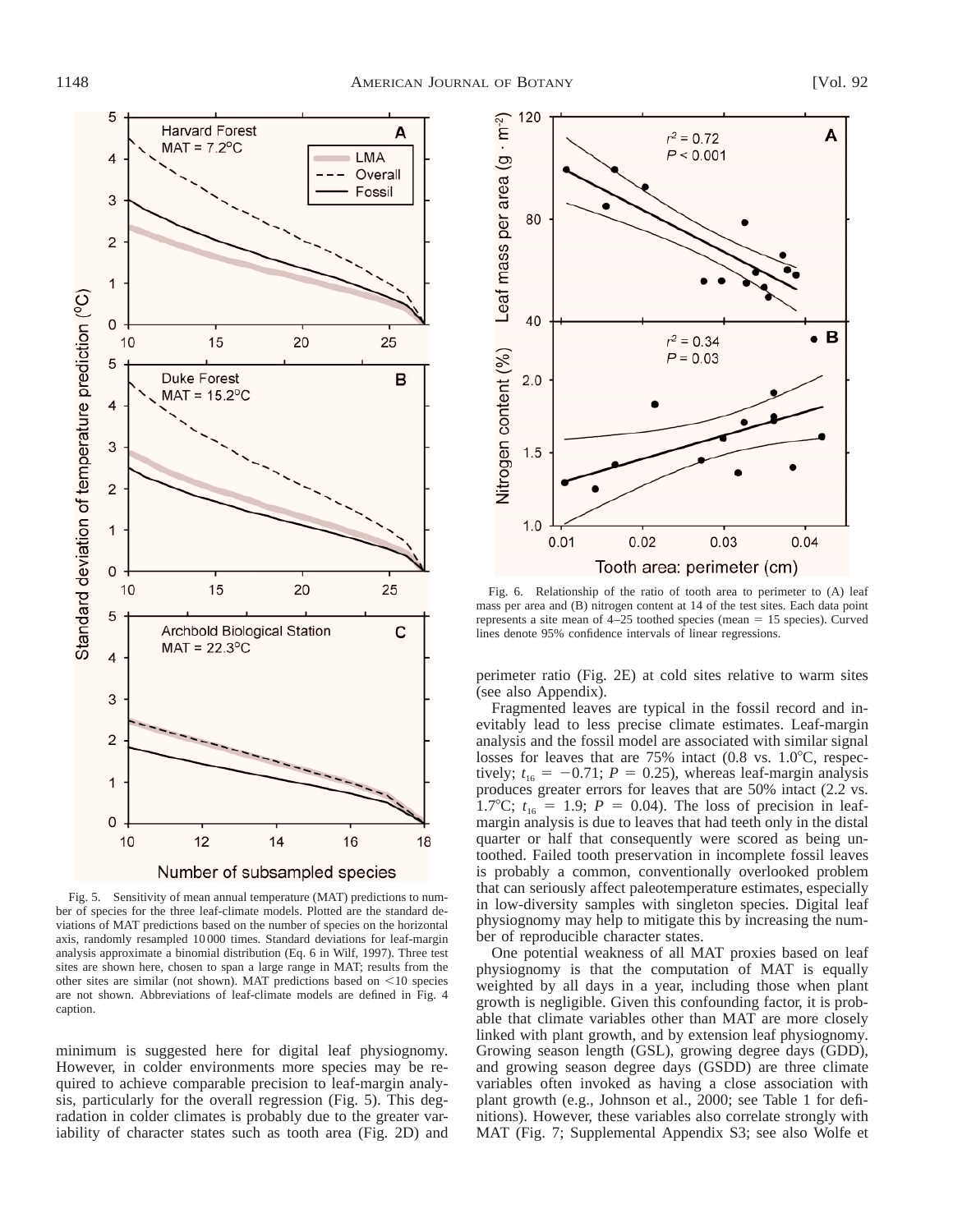

Fig. 7. Correlation between growing degree days and mean annual temperature for 1217 U.S. climate stations. Large open squares represent climate stations used for the 17 test sites. Thin black line is an exponential fit to data  $(r^2 = 0.91$ ; linear fit:  $r^2 = 0.90$ ). Data compiled from National Climatic Data Center (downloaded from website cdo.ncdc.noaa.gov/CDO/cdo, April 2004).

al., 1995), indicating that even if a variable such as GDD is more causally linked to leaf physiognomy than MAT, in practice MAT can be reliably predicted from fossils, providing the relationship between MAT and GDD has not changed. Furthermore, both univariate and multivariate correlations between physiognomy and climate are no stronger (difference in  $r^2$  values  $\leq$  0.05) when based on MAT vs. the alternative climate variables GSL, GDD, GSDD, and MAT.

*Digital leaf physiognomy as a paleoecological proxy*—The site means of several tooth area variables correlate significantly with leaf mass per area and nitrogen content, including the ratio of tooth area to perimeter (Fig. 6), tooth area, and average tooth area. Importantly, the ratio of tooth area to perimeter and average tooth area can probably be measured accurately in fossil leaf fragments (see preceding discussion). This is the first time that relationships between leaf physiognomy and leaf economic variables have been quantified, and they have a plausible underlying explanation. The development of large teeth is only possible if leaf expansion is rapid (Roth et al., 1995; Mosbrugger and Roth, 1996), and fast growth correlates with high nitrogen content, low leaf mass per area, and other variables on the ''quick'' end of the leaf economics spectrum (Wright et al., 2004). This mechanistic link may also explain why correlations with character states not related to tooth area (e.g., number of teeth) are not as strong.

*Recommendations*—This study establishes correlations in living plants that link quantitative leaf physiognomy to climate and leaf economics, and it lays a foundation for using digital leaf physiognomy to quantify both climatic and leaf economic variables from fossil plants. There is potential for refinements in these correlations; most critically, increased sampling of modern test sites is needed to increase species counts (see Fig. 5), geographic and climatic coverage (see Fig. 8), and the number of leaf economic variables (e.g., leaf lifespan). The test sites used here do not differ appreciably in precipitation, except for Barro Colorado Island (Table 2). An expansion to sites with larger differences in rainfall would potentially allow



Fig. 8. Relationship between leaf nitrogen content and leaf mass per area for individual leaves (toothed and untoothed) at 14 of the test sites. Also plotted are nitrogen content and leaf mass per area data from the worldwide compilation of Wright et al. (2004). Nitrogen contents from this study, which are based on aged leaves collected during autumn, have been adjusted uniformly by a factor of two to facilitate comparison with the Wright et al. data set, which is based on recently matured leaves (Chapin and Kedrowski, 1983; Reich et al., 1992).

for calibrations with precipitation variables and further increase the usefulness of the approach.

### LITERATURE CITED

- ACKERLY, D. D., AND P. B. REICH. 1999. Convergence and correlations among leaf size and function in seed plants: a comparative test using independent contrasts. *American Journal of Botany* 86: 1272–1281.
- BAILEY, I. W., AND E. W. SINNOTT. 1915. A botanical index of Cretaceous and Tertiary climates. *Science* 41: 831–834.
- BAILEY, I. W., AND E. W. SINNOTT. 1916. The climatic distribution of certain types of angiosperm leaves. *American Journal of Botany* 3: 24–29.
- BASSET, Y. 1994. Palatability of tree foliage to chewing insects: a comparison between a temperate and a tropical site. *Acta Oecologica* 15: 181–191.
- BURNHAM, R. J., N. C. A. PITMAN, K. R. JOHNSON, AND P. WILF. 2001. Habitat-related error in estimating temperatures from leaf margins in a humid tropical forest. *American Journal of Botany* 88: 1096–1102.
- CHAPIN, F. S., AND R. A. KEDROWSKI. 1983. Seasonal changes in nitrogen and phosphorus fractions and autumn retranslocation in evergreen and deciduous taiga trees. *Ecology* 64: 376–391.
- COLEY, P. D. 1983. Herbivory and defensive characteristics of tree species in a lowland tropical forest. *Ecological Monographs* 53: 209–233.
- COLEY, P. D. 1988. Effects of plant growth rate and leaf lifetime on the amount and type of anti-herbivore defense. *Oecologia* 74: 531–536.
- COLEY, P. D., J. P. BRYANT, AND F. S. CHAPIN. 1985. Resource availability and plant antiherbivore defense. *Science* 230: 895–899.
- CORNELISSEN, J. H. C., S. LAVOREL, E. GARNIER, S. DÍAZ, N. BUCHMANN, D. E. GURVICH, P. B. REICH, H. TER STEEGE, H. D. MORGAN, M. G. A. VAN DER HEIJDEN, J. G. PAUSAS, AND H. POORTER. 2003. A handbook of protocols for standardised and easy measurement of plant functional traits worldwide. *Australian Journal of Botany* 51: 335–380.
- CROAT, T. B. 1978. Flora of Barro Colorado Island. Stanford University Press, Stanford, California, USA.
- DILCHER, D. L. 1973. A paleoclimatic interpretation of the Eocene floras of southeastern North America. *In* A. Graham [ed.], Vegetation and vegetational history of northern Latin America, 39–53. Elsevier, Amsterdam, Netherlands.
- FALCON-LANG, H. J. 2000. The relationship between leaf longevity and growth ring markedness in modern conifer woods and its implications for palaeoclimatic studies. *Palaeogeography, Palaeoclimatology, Palaeoecology* 160: 317–328.
- FIELD, C., AND H. A. MOONEY. 1986. The photosynthetic-nitrogen relationship in wild plants. *In* T. J. Givnish [ed.], On the economy of plant form and function, 25–55. Cambridge University Press, Cambridge, UK.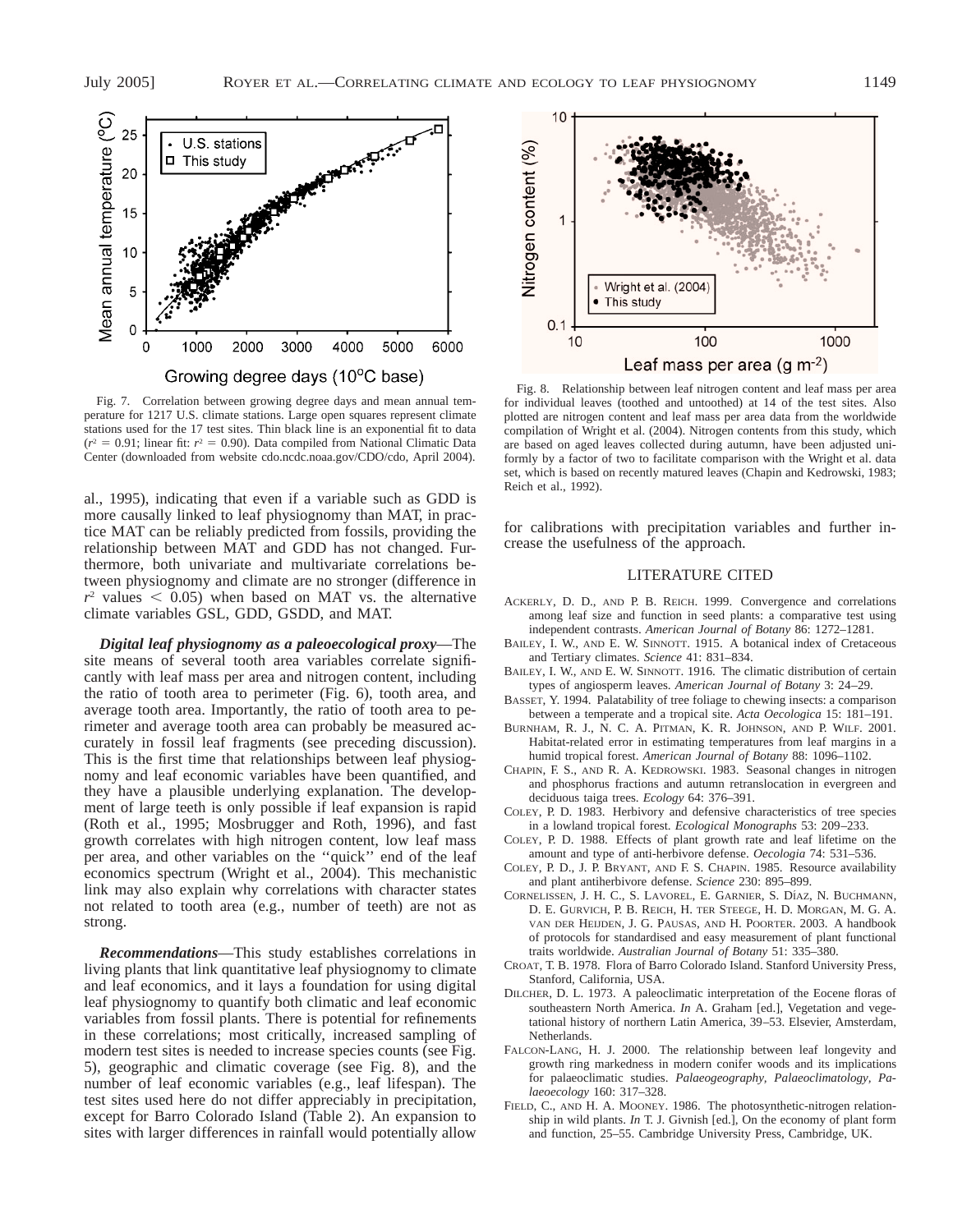- GIVNISH, T. 1979. On the adaptive significance of leaf form. *In* O. T. Solbrig, S. Jain, G. B. Johnson, and P. H. Raven [eds.], Topics in plant population biology, 375–407. Columbia University Press, New York, New York, USA.
- GREENWOOD, D. R., P. WILF, S. L. WING, AND D. C. CHRISTOPHEL. 2004. Paleotemperature estimation using leaf-margin analysis: is Australia different? *Palaios* 19: 129–142.
- GREENWOOD, D. R., AND S. L. WING. 1995. Eocene continental climates and latitudinal temperature gradients. *Geology* 23: 1044–1048.
- GREGORY-WODZICKI, K. M. 2000. Relationships between leaf morphology and climate, Bolivia: implications for estimating paleoclimate from fossil floras. *Paleobiology* 26: 668–688.
- HUFF, P. M., P. WILF, AND E. J. AZUMAH. 2003. Digital future for paleoclimate estimation from fossil leaves? Preliminary results. *Palaios* 18: 266– 274.
- JACOBS, B. F., AND A. L. DEINO. 1996. Test of climate-leaf physiognomy regression models, their application to two Miocene floras from Kenya, and 40Ar/39Ar dating of the Late Miocene Kapturo site. *Palaeogeography, Palaeoclimatology, Palaeoecology* 123: 259–271.
- JOHNSON, C. M., D. J. ZARIN, AND A. H. JOHNSON. 2000. Post-disturbance aboveground biomass accumulation in global secondary forests. *Ecology* 81: 1395–1401.
- JOHNSON, K. R., AND B. ELLIS. 2002. A tropical rainforest in Colorado 1.4 million years after the Cretaceous-Tertiary boundary. *Science* 296: 2379– 2383.
- KOWALSKI, E. A., AND D. L. DILCHER. 2001. Estimates of mean annual temperature using leaves and wood from modern sites along a latitudinal gradient in eastern North America. *Geological Society of America Abstracts with Programs* 33: 68.
- KOWALSKI, E. A., AND D. L. DILCHER. 2003. Warmer paleotemperatures for terrestrial ecosystems. *Proceedings of the National Academy of Sciences, USA* 100: 167–170.
- LEWIS, M. C. 1972. The physiological significance of variation in leaf structure. *Science Progress (Oxford)* 60: 25–51.
- LOWMAN, M. D. 1992. Leaf growth dynamics and herbivory in five species of Australian rain-forest canopy trees. *Journal of Ecology* 80: 433–447.
- MACGINITIE, H. D. 1953. Fossil plants of the Florissant beds, Colorado. *Carnegie Institution of Washington Publication* 599: 1–198.
- MOSBRUGGER, V., AND A. ROTH. 1996. Biomechanics in fossil plant biology. *Review of Palaeobotany and Palynology* 90: 195–207.
- PARKHURST, D. F., AND O. L. LOUCKS. 1972. Optimal leaf size in relation to environment. *Journal of Ecology* 60: 505–537.
- PARRISH, J. T. 1998. Interpreting pre-Quaternary climate from the geologic record. Columbia University Press, New York, New York, USA.
- PARRISH, J. T., I. L. DANIEL, E. M. KENNEDY, AND R. A. SPICER. 1998. Paleoclimatic significance of mid-Cretaceous floras from the middle Clarence Valley, New Zealand. *Palaios* 13: 149–159.
- PARRISH, J. T., AND R. A. SPICER. 1988. Late Cretaceous terrestrial vegetation: a near-polar temperature curve. *Geology* 16: 22–25.
- REICH, P. B. 1992. Reconciling apparent discrepancies among studies relating life span, structure and function of leaves in contrasting plant life forms and climates: 'the blind men and the elephant retold.' *Functional Ecology* 7: 721–725.
- REICH, P. B., D. S. ELLSWORTH, M. B. WALTERS, J. M. VOSE, C. GRESHAM, J. C. VOLIN, AND W. D. BOWMAN. 1999. Generality of leaf trait relationships: a test across six biomes. *Ecology* 80: 1955–1969.
- REICH, P. B., M. B. WALTERS, AND D. S. ELLSWORTH. 1992. Leaf life-span in relation to leaf, plant, and stand characteristics among diverse ecosystems. *Ecological Monographs* 62: 365–392.
- REICH, P. B., M. B. WALTERS, AND D. S. ELLSWORTH. 1997. From tropics to tundra: global convergence in plant function. *Proceedings of the National Academy of Sciences, USA* 94: 13730–13734.
- RICHARDS, P. W. 1996. The tropical rain forest, 2nd ed. Cambridge University Press, Cambridge, UK.
- ROTH, A., V. MOSBRUGGER, G. BELZ, AND H. NEUGEBAUER. 1995. Hydrodynamic modelling study of angiosperm leaf venation types. *Botanica Acta* 108: 1212–1126.
- SEWARD, A. C. 1892. Fossil plants as tests of climate. C. J. Clay, London, UK.
- SOKAL, R. R., AND F. J. ROHLF. 1995. Biometry, 3rd ed. Freeman, New York, New York, USA.
- SPICER, R. A. 1989. Physiological characteristics of land plants in relation to environment through time. *Transactions of the Royal Society of Edinburgh, Earth Sciences* 80: 321–329.
- SPICER, R. A., AND J. T. PARRISH. 1986. Paleobotanical evidence for cool north polar climates in middle Cretaceous (Albian-Cenomanian) time. *Geology* 14: 703–706.
- TER BRAAK, C. J. F. 1987. Canonical correspondence analysis: a new eigenvector method for multivariate direct gradient analysis. *Ecology* 67: 1167–1179.
- USDA, NRCS. 2004. The PLANTS database, version 3.5. Available at National Plant Data Center website, http://plants.usda.gov/.
- UTESCHER, T., V. MOSBRUGGER, AND A. R. ASHRAF. 2000. Terrestrial climate evolution in northwest Germany over the last 25 million years. *Palaios* 15: 430–449.
- VOGEL, S. 1970. Convective cooling at low airspeeds and the shapes of broad leaves. *Journal of Experimental Botany* 21: 91–101.
- WEBB, L. J. 1968. Environmental relationships of the structural types of Australian rain forest vegetation. *Ecology* 49: 296–311.
- WIEMANN, M. C., S. R. MANCHESTER, D. L. DILCHER, L. F. HINOJOSA, AND E. A. WHEELER. 1998. Estimation of temperature and precipitation from morphological characters of dicotyledonous leaves. *American Journal of Botany* 85: 1796–1802.
- WILF, P. 1997. When are leaves good thermometers? A new case for leaf margin analysis. *Paleobiology* 23: 373–390.
- WILF, P., K. R. JOHNSON, AND B. T. HUBER. 2003. Correlated terrestrial and marine evidence for global climate changes before mass extinction at the Cretaceous-Paleogene boundary. *Proceedings of the National Academy of Sciences, USA* 100: 599–604.
- WILF, P., C. C. LABANDEIRA, K. R. JOHNSON, P. D. COLEY, AND A. D. CUT-TER. 2001. Insect herbivory, plant defense, and early Cenozoic climate change. *Proceedings of the National Academy of Sciences, USA* 98: 6221–6226.
- WILF, P., S. L. WING, D. R. GREENWOOD, AND C. L. GREENWOOD. 1999. Using fossil leaves as paleoprecipitation indicators: an Eocene example: reply. *Geology* 27: 92.
- WING, S. L., H. BAO, AND P. L. KOCH. 2000. An early Eocene cool period? Evidence for continental cooling during the warmest part of the Cenozoic. *In* B. T. Huber, K. G. MacLeod, and S. L. Wing [eds.], Warm climates in earth history, 197–237. Cambridge University Press, Cambridge, UK.
- WING, S. L., W. A. DIMICHELE, S. J. MAZER, T. L. PHILLIPS, W. G. SPAULD-ING, R. E. TAGGART, AND B. H. TIFFNEY. 1992. Ecological characterization of fossil plants. *In* A. K. Behrensmeyer, J. D. Damuth, W. A. DiMichele, R. Potts, H.-D. Sues, and S. L. Wing [eds.], Terrestrial ecosystems through time: evolutionary paleoecology of terrestrial plants and animals, 139–180. University of Chicago Press, Chicago, Illinois, USA.
- WING, S. L., AND D. R. GREENWOOD. 1993. Fossils and fossil climate: the case for equable continental interiors in the Eocene. *Philosophical Transactions of the Royal Society, London, B* 341: 243–252.
- WOLFE, J. A. 1979. Temperature parameters of humid to mesic forests of Eastern Asia and relation to forests of other regions of the Northern Hemisphere and Australasia. *U.S. Geological Survey Professional Paper* 1106: 1–37.
- WOLFE, J. A. 1993. A method of obtaining climatic parameters from leaf assemblages. *U.S. Geological Survey Bulletin* 2040: 1–71.
- WOLFE, J. A. 1995. Paleoclimatic estimates from Tertiary leaf assemblages. *Annual Review of Earth and Planetary Sciences* 23: 119–142.
- WOLFE, J. A., AND G. R. UPCHURCH. 1987. North American nonmarine climates and vegetation during the Late Cretaceous. *Palaeogeography, Palaeoclimatology, Palaeoecology* 61: 33–77.
- WRIGHT, I. J., P. B. REICH, M. WESTOBY, D. D. ACKERLY, Z. BARUCH, F. BONGERS, J. CAVENDER-BARES, T. CHAPIN, J. H. C. CORNELISSEN, M. DIEMER, J. FLEXAS, E. GARNIER, P. K. GROOM, J. GULIAS, K. HIKOSAKA, B. B. LAMONT, T. LEE, W. LEE, C. LUSK, J. J. MIDGLEY, M.-L. NAVAS, Ü. NIINEMETS, J. OLEKSYN, N. OSADA, H. POORTER, P. POOT, L. PRIOR, V. I. PYANKOV, C. ROUMET, S. C. THOMAS, M. G. TJOELKER, E. J. VENEKLAAS, AND R. VILLAR. 2004. The worldwide leaf economics spectrum. *Nature* 428: 821–827.
- WRIGHT, I. J., AND M. WESTOBY. 2002. Leaves at low versus high rainfall: coordination of structure, lifespan and physiology. *New Phytologist* 155: 403–416.